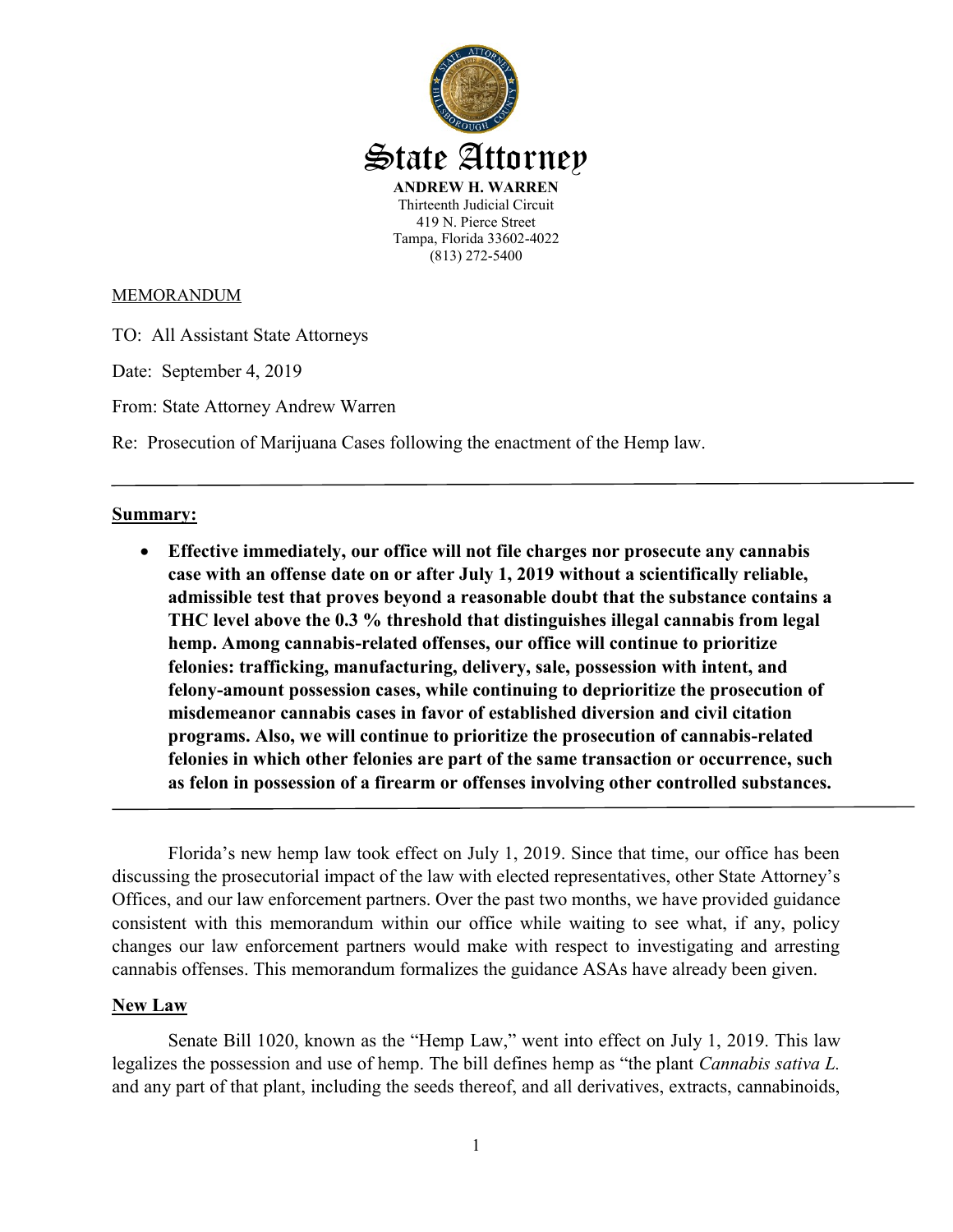isomers, acids, salts, and salts of isomers thereof, whether growing or not, that has a total delta-9 tetrahydrocannabinol concentration that does not exceed 0.3 percent on a dry-weight basis." See Florida Statute §581.217(3)(d). The new law changes the definition of cannabis such that the term excludes hemp as defined in section 581.217. Cannabis and hemp both come from the same plant, Cannabis sativa L. Cannabis and hemp look, feel and smell the same, and both can be smoked. The main difference between hemp and cannabis is that hemp has a total delta-9 tetrahydrocannabinol (THC) concentration that does not exceed 0.3%. If the THC concentration of the plant **is less than or equal to 0.3%**, then the plant is hemp, and is legal in Florida. If the THC concentration of the plant **exceeds 0.3%**, then the plant is cannabis and is illegal in Florida (subject to medicinal exceptions).

#### **Impact on Prosecution**

The Hemp Law will impact prosecutors and law enforcement. Specifically, the new law affects our ability to prove beyond a reasonable doubt that a substance is illegal cannabis as opposed to legal hemp. Given the inability to distinguish between hemp and cannabis visually or through smell, the only current reliable method is quantitative testing. In order to prove beyond a reasonable doubt that a substance is cannabis, we need quantitative testing to establish that the THC level exceeds 0.3% on a dry weight basis.

Prosecutorial ethics preclude us from charging an offense without a good faith belief that we can prove the offense beyond a reasonable doubt. Accordingly, for any cannabis-related offense occurring on or after July 1, 2019, our office needs a reliable, admissible laboratory test result establishing the suspected substance is illegal cannabis rather than hemp **before filing** charges. Because, pursuant to Florida Rule of Criminal Procedure 3.191, the speedy trial period starts at the time of arrest, probable cause arrests for cannabis offenses made before law enforcement has obtained a reliable, admissible positive  $(\geq 0.3\% \text{ THC})$  lab test result may jeopardize the successful prosecution of such offenses, absent other circumstances.

Current field tests are insufficient to establish beyond a reasonable doubt that a substance exceeds the 0.3% THC concentration. Law enforcement agencies locally and statewide are working diligently to develop best practices and procedures to meet this challenge. In the meantime, law enforcement is working with private labs to provide reliable and admissible quantitative testing. A law enforcement agency must submit the suspected substance to a DEAlicensed facility for quantitative testing and ensure that proper chain of custody is preserved. To ensure that the results of any such testing are not excluded by the Court, the particular lab testing methodology utilized must be capable of meeting the Daubert standard. See Daubert v. Merrell Dow Pharmaceuticals, Inc., 509 U.S. 579, 113 S. Ct. 2786, 125 L. Ed. 2d 469 (1993). ACS Laboratory, located in Hillsborough County, is the largest cannabis and hemp testing laboratory in the southeastern United States. ACS Laboratory has advised that it can produce results that will give a quantitative amount of THC in 2-5 business days. More information about ACS Laboratory is available at [www.acslabcannabis.com.](http://www.acslabcannabis.com/) ASAs should familiarize themselves with the information on the lab practices and procedures necessary to submit evidence of a cannabis offense.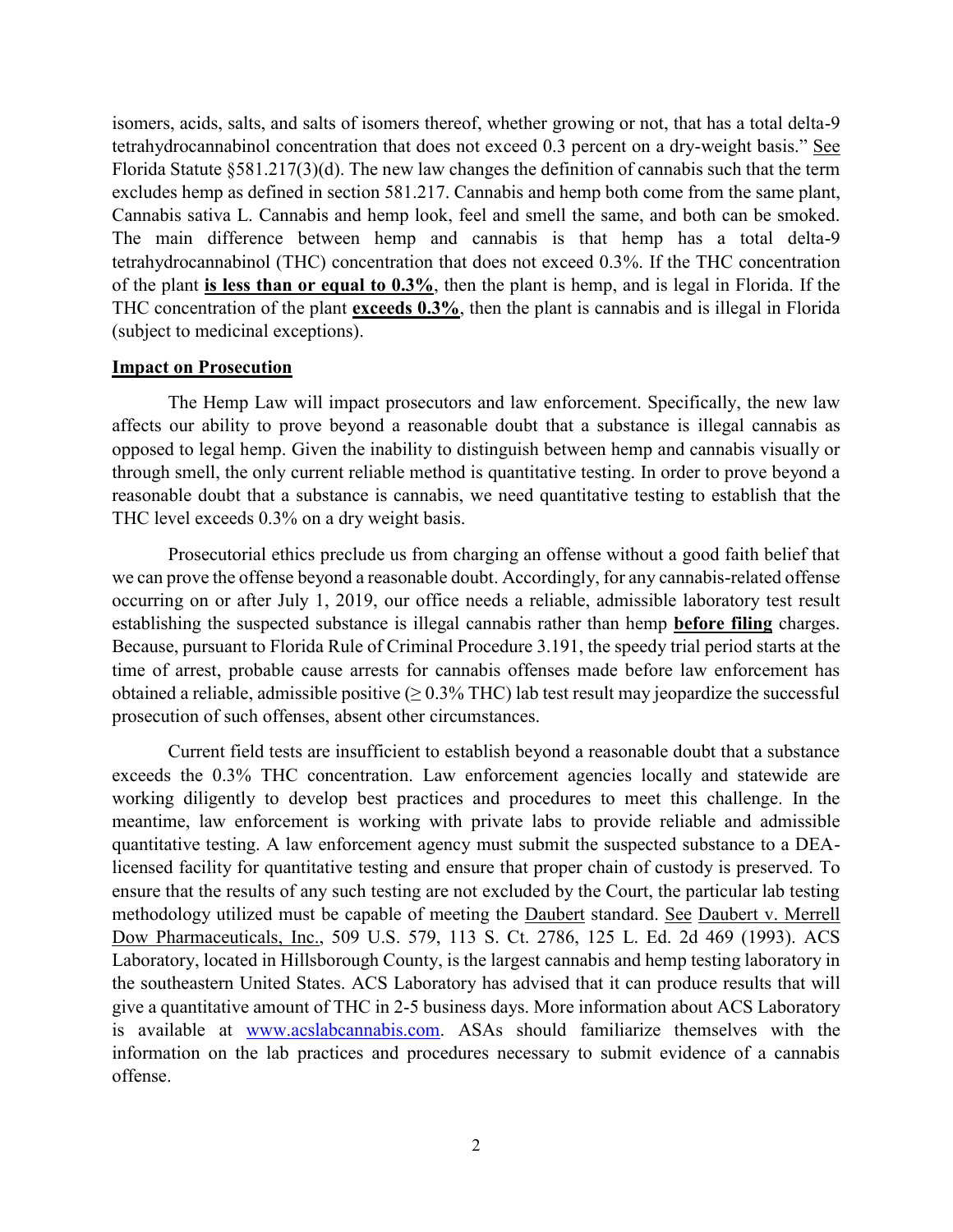The Hemp Law does not affect our current prioritization of cannabis cases. Among cannabis-related offenses, our office will continue to prioritize felonies: trafficking, manufacturing, delivery, sale, possession with intent, and felony-amount possession cases. We will likewise continue to deprioritize the prosecution of misdemeanor cannabis cases in favor of established diversion and civil citation programs. Also, we will continue to prioritize the prosecution of cannabis-related felonies in which other felonies are part of the same transaction or occurrence, such as felon in possession of a firearm or offenses involving other controlled substances. Although we anticipate that law enforcement will direct file charges after obtaining a positive lab result in lieu of making an arrest, whether a defendant is arrested or direct filed will not affect the priority of the prosecution.

These changes will increase the cost of prosecuting cannabis related offenses. Law enforcement will pay the increased expenses for the necessary quantitative testing prior to our office filing charges. Our office will pay for expert witness testimony to prosecute cannabis cases, subject to the volume of cases and budgetary constraints.

## **Impact on Probable Cause Investigations and Admissible Evidence**

As in any prosecution, ASAs must evaluate cannabis cases to ensure the admissibility of evidence. Probable cause to search in cannabis investigations has often been based on odor or plain view from a vehicle or person. As noted above, however, hemp and illegal cannabis look and smell the same. As a result, the Hemp Law creates additional Fourth Amendment challenges related to cannabis-based searches.

We continue to work with law enforcement to establish best practices to protect people's Fourth Amendment rights while ensuring successful prosecutions based upon lawful searches and seizures. Under the new Hemp law, the visual observation of suspected cannabis or its odor alone is likely no longer sufficient to establish probable cause to believe a crime is being committed or that evidence of a crime is present. The probable cause standard requires merely a reasonable basis to believe that a crime was committed or that evidence of the crime exists. Accordingly, in most instances, an "odor plus" standard likely demonstrates probable cause to conduct a warrantless cannabis-based search. Many local and statewide law enforcement agencies are adopting this standard.

Below is a non-exhaustive list of "odor plus" factors. This list provides a starting point for ASAs working through these issues in cases involving warrantless cannabis-based searches.

- 1. Information or intelligence regarding illicit activity prior to the stop
- 2. Knowledge of the subject's prior recent criminal history for narcotics violations
- 3. Observation of a hand-to-hand transaction prior to the stop
- 4. Admission that the substance is illegal cannabis
- 5. Conflicting or implausible statements
- 6. Nervousness, such as:
	- a. Sweating when it is not hot
	- b. Shaking or trembling hands
	- c. Avoiding eye contact